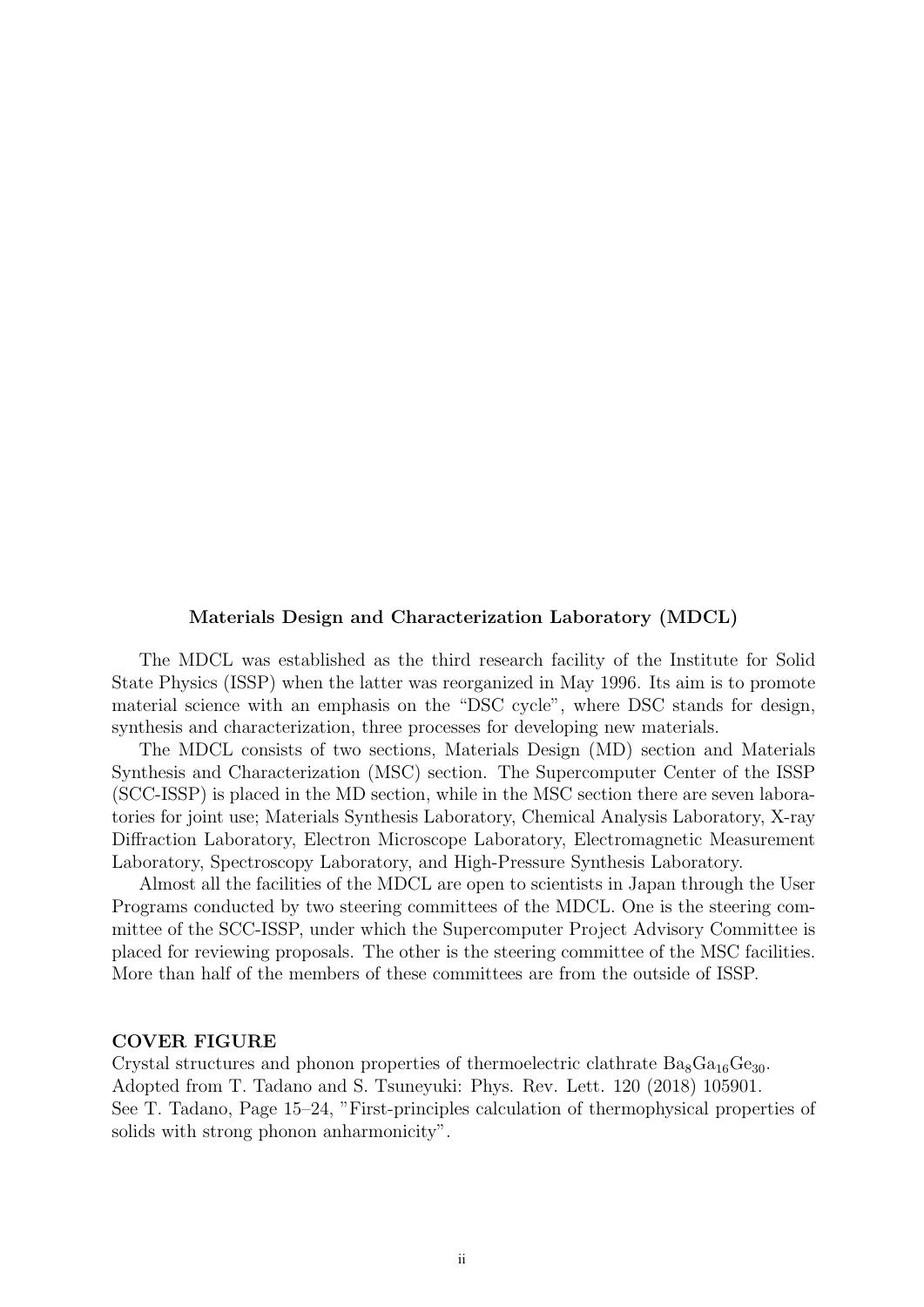## PREFACE

The Supercomputer Center (SCC) is a part of the Materials Design and Characterization Laboratory (MDCL) of ISSP. Its mission is to serve the whole community of computational condensed-matter physics of Japan providing it with high performance computing environment. In particular, the SCC selectively promotes and supports large-scale computations. For this purpose, the SCC invites proposals for supercomputer-aided research projects and hosts the Steering Committee, as mentioned below, that evaluates the proposals.

The ISSP supercomputer system consists of two subsystems: System B, which is intended for more nodes with relatively loose connections. In July, 2015, the SCC replaced the two supercomputer subsystems (SGI Altix ICE 8400EX and NEC SX-9) to one new system (System B, SGI ICE XA/UV hybrid system). The system B consists of 1584 CPU nodes, 288 ACC nodes, and 19 FAT nodes. The CPU node has 2 CPUs (Intel Xeon). The ACC node has 2CPUs (Intel Xeon) and 2GPUs (NVIDIA Tesla K40). The FAT node has 4CPUs (Intel Xeon) and large memory (1TB). The system B has totally 2.6 PFlops theoretical peak performance. The new system C (HPE SGI 8600) was installed in January, 2018. It consists of 252 nodes, and each node has 2 CPUs (Intel Xeon) and 192 GB of memory. The system C has totally 774 TFlops.

The hardware administration is not the only function of the SCC. Since 2015, the SCC has started "Project for advancement of software usability in materials science". In this project, for enhancing the usability of the ISSP supercomputer system, we perform some softwareadvancement activities such as implementing a new function to an existing code, releasing a private code on Web, and writing manuals. Two target programs were selected in school year 2019 and developed software were released as abICS (proposal made by S. Kasamatsu (Yamagata Univ.)) and TeNeS (proposal made by N. Kawashima (ISSP)). The SCC has also started a service for porting users' materials science software to General Purpose GPUs (GPGPU) since 2015. One program was selected for the GPGPU porting in school year 2019.

All staff members of university faculties or public research institutes in Japan are invited to propose research projects (called User Program). The proposals are evaluated by the Steering Committee of SCC. Pre-reviewing is done by the Supercomputer Project Advisory Committee. In school year 2019, totally 309 projects were approved. The total points applied and approved are listed on Table. 1 below. Additionally, we supported post-K and other computational materials science projects through Supercomputing Consortium for Computational Materials Science (SCCMS).

The research projects are roughly classified into the following three (the number of projects approved):

 First-Principles Calculation of Materials Properties (145) Strongly Correlated Quantum Systems (36) Cooperative Phenomena in Complex, Macroscopic Systems (128)

All the three involve both methodology of computation and its applications. The results of the projects are reported in 'Activity Report 2019' of the SCC. Every year 3-4 projects are selected for "invited papers" and published at the beginning of the Activity Report. In the Activity Report 2019, the following three invited papers are included: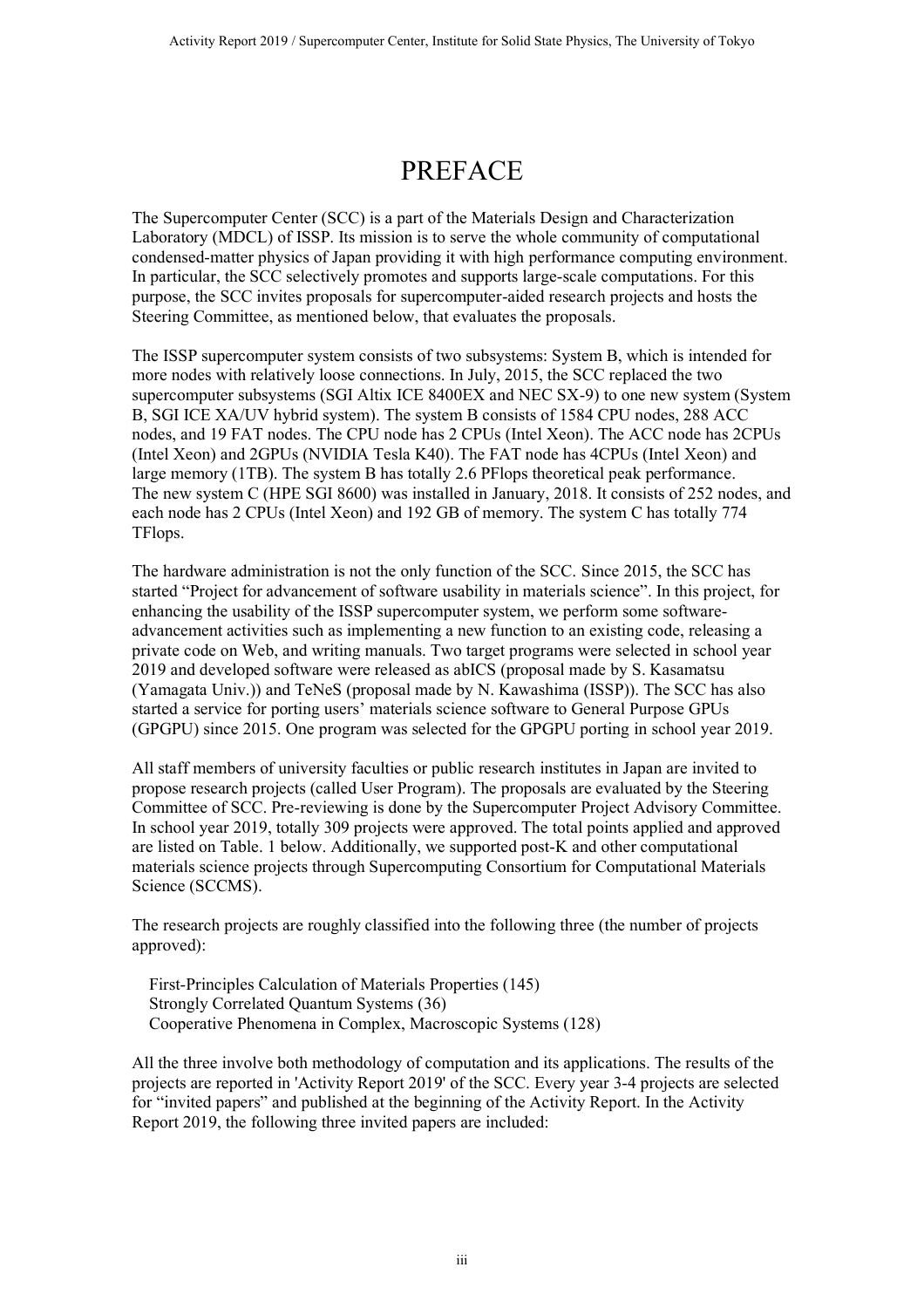"First-Principles Calculation of Thermophysical Properties of Solids with Strong Phonon Anharmonicity", Terumasa TADANO

"Development of Open-Source Parallelized Tensor Network Softwares: mptensor and TeNeS", Satoshi MORITA and Naoki KAWASHIMA

"Disorder-Free Glass Transitions of Spins and Orbitals in a Frustrated Pyrochlore Magnet", Kota MITSUMOTO, Chisa HOTTA, and Hajime YOSHINO

June 1, 2020

Naoki Kawashima (Chairman of the steering committee, SCC, ISSP)